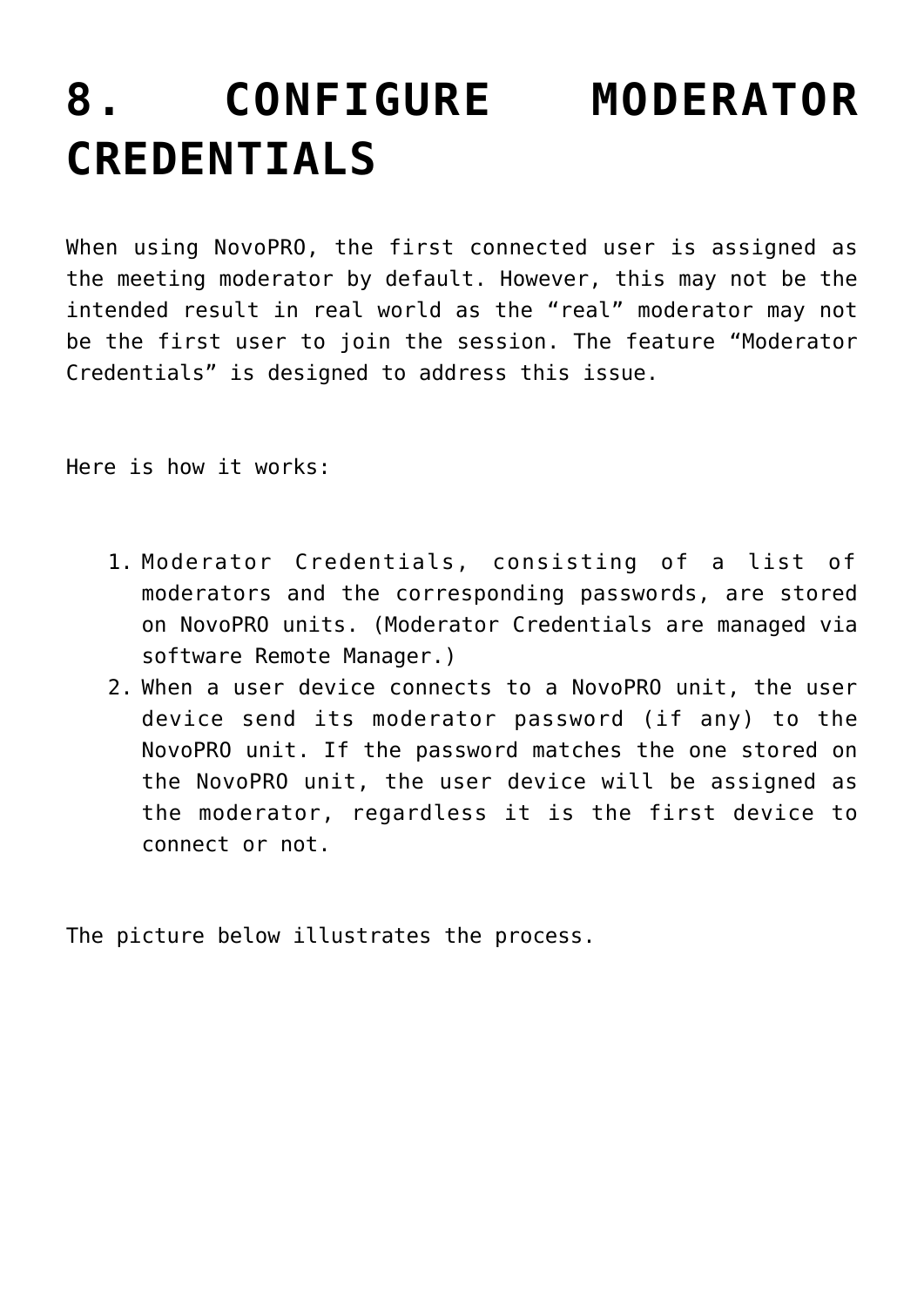

## **Setting up Moderator Credentials in Remote Manager:**

1. From device settings menu, click tab "General" and then "Set Moderator."

| Novo-BAABB42FC (192.168.50.187)   |                                        |                        |  |  |  |
|-----------------------------------|----------------------------------------|------------------------|--|--|--|
| General<br>Network<br>Sleep Timer | Security<br>Signage                    | Misc.                  |  |  |  |
| Device Name Design Lab            |                                        | $\blacktriangle$ Apply |  |  |  |
|                                   | Model NovoConnect-NC-X700              |                        |  |  |  |
|                                   | Edition Education                      | Set Moderator          |  |  |  |
| App Version v4.1.0.54             |                                        | ← Online Update        |  |  |  |
|                                   | Build Version NovoConnect-NC-X700-0054 |                        |  |  |  |
|                                   | Software Edition X700-EU-CORP-EDU      |                        |  |  |  |
| Online Users 0                    |                                        |                        |  |  |  |
|                                   |                                        |                        |  |  |  |
| Refresh                           |                                        | Close                  |  |  |  |

1. This will open the Moderator Credentials window. Note: For changes to take effect, make sure the green connection indicator is lit in the upper left of the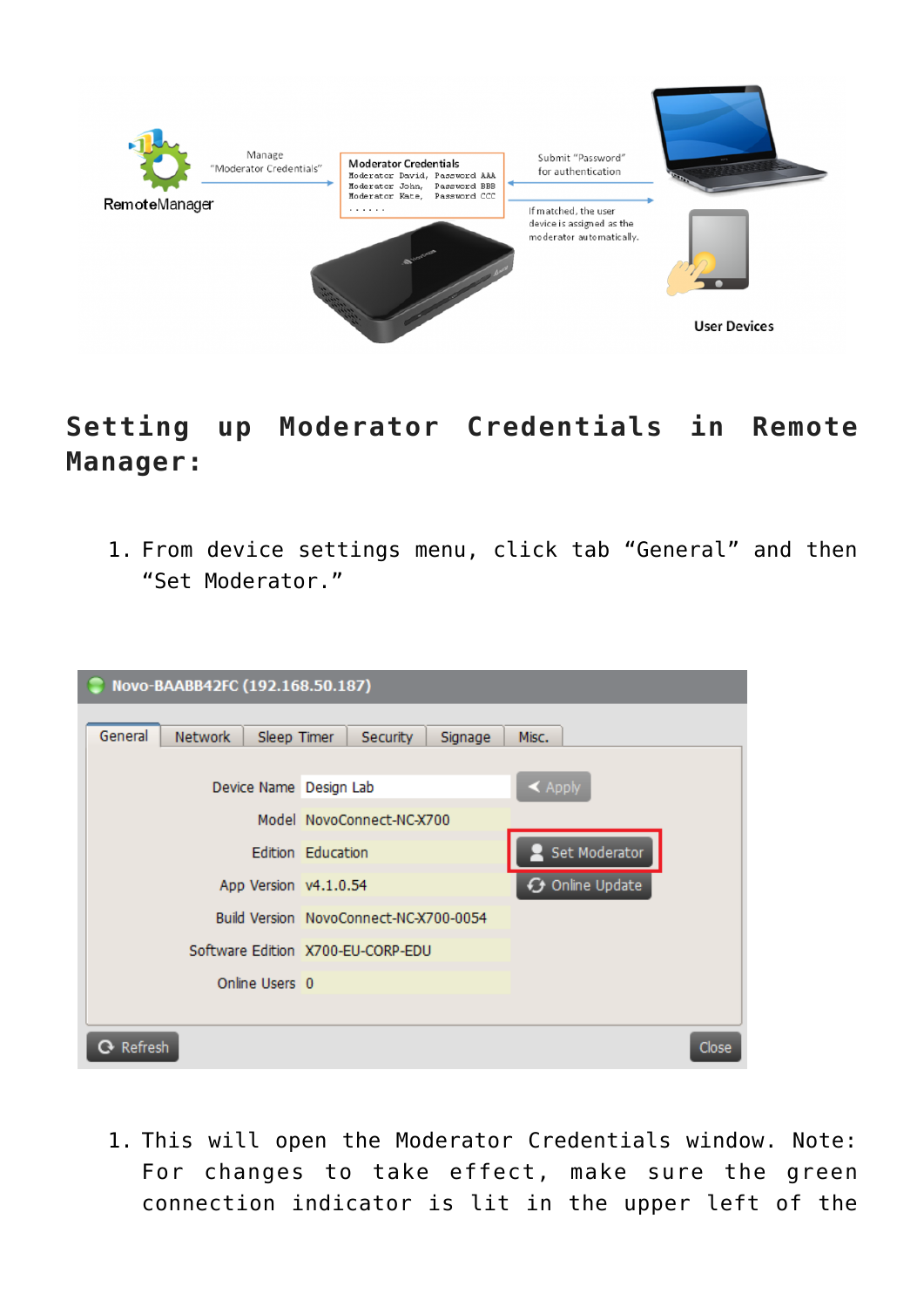

1. Enter the moderator name and password in the corresponding windows.

| Moderator Credentials - Jackson NovoConnect (192.168.2.100) |                  |                        |  |
|-------------------------------------------------------------|------------------|------------------------|--|
| <b>B</b> Save    O Upload<br>$\rightarrow$ Load             | Load From Device | X Remove (Device Side) |  |
| Content:                                                    |                  |                        |  |
| Name                                                        | Password         |                        |  |
|                                                             | backspace 2010   |                        |  |
|                                                             |                  |                        |  |